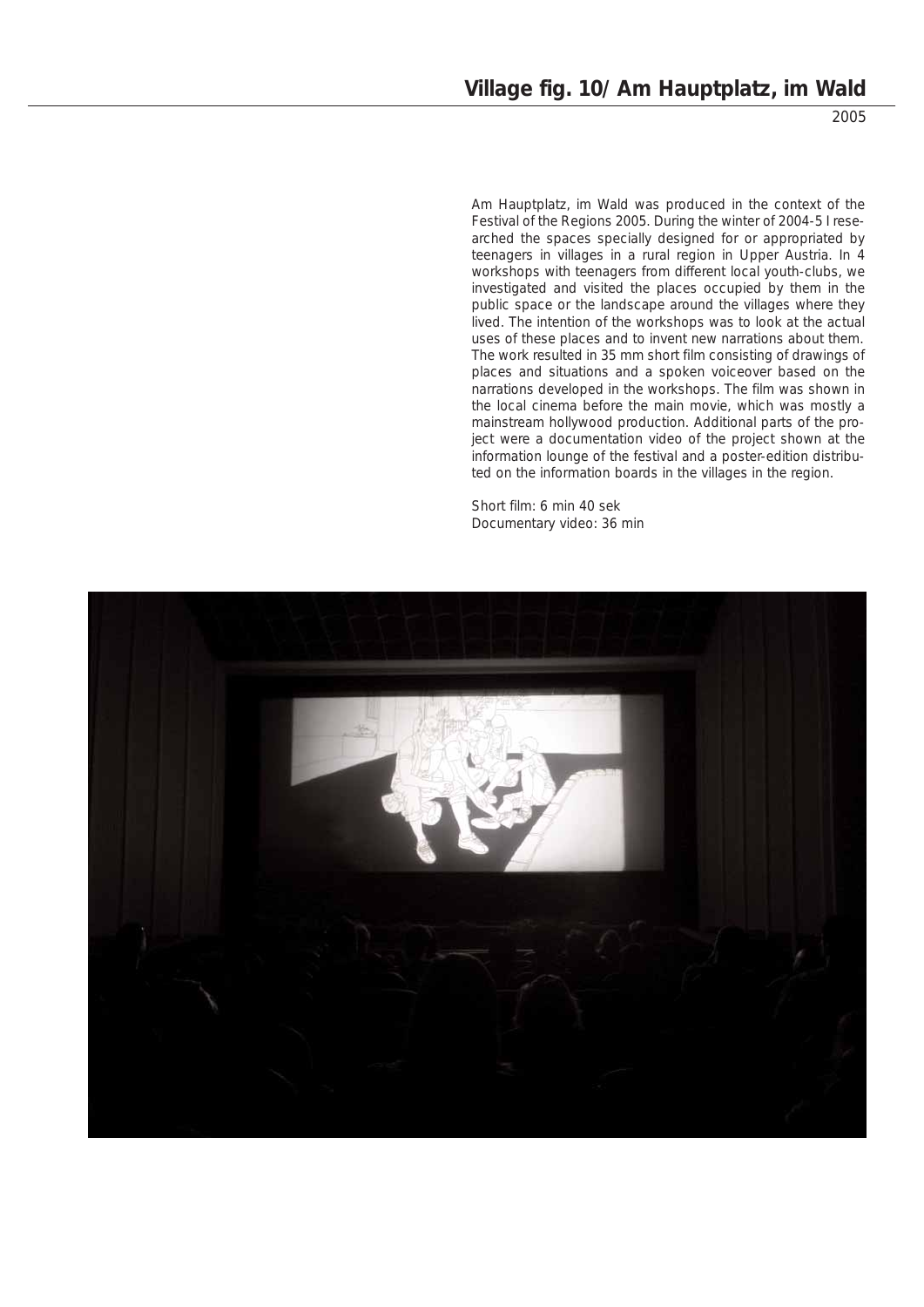2005

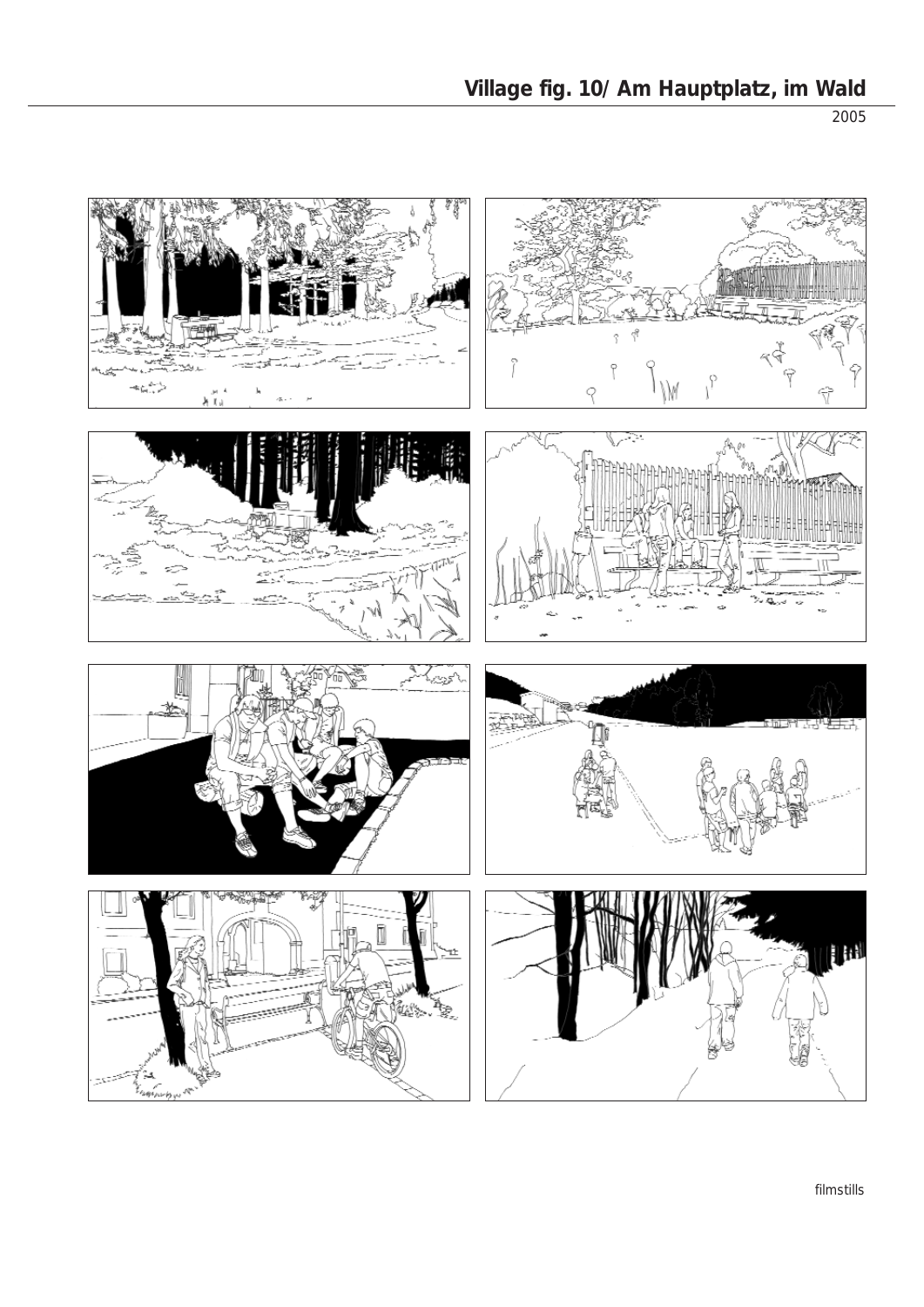**Village fig. 10/ Am Hauptplatz, im Wald**

2005



stills from documentary